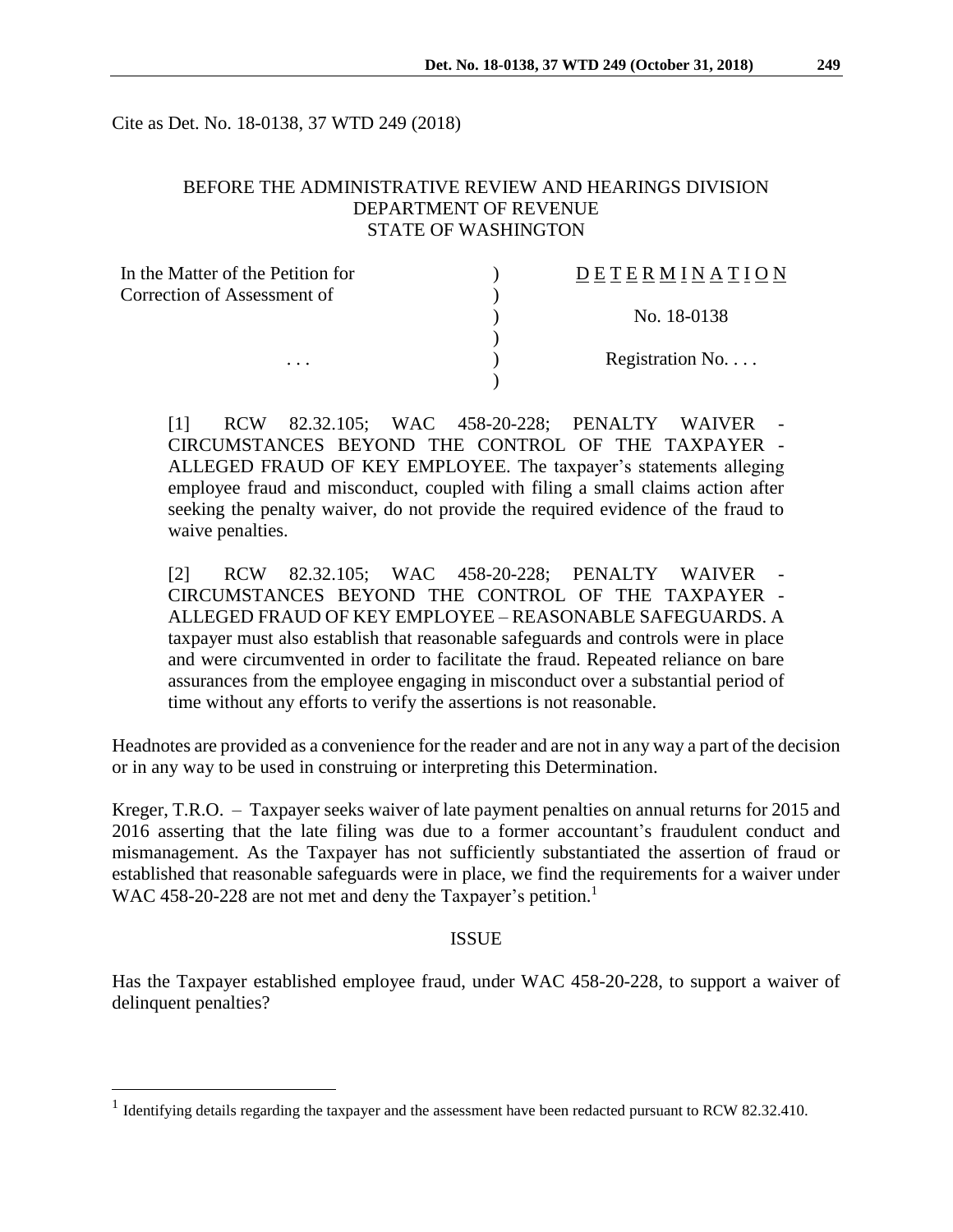## FINDINGS OF FACT

. . . (Taxpayer) is a Washington limited liability company engaged in the business of providing musical entertainment. The Taxpayer stated that it hired a CPA . . . (CPA-1) in . . . Washington. The Taxpayer stated that it believed that it was hiring a qualified professional in part by assertions made by CPA-1 that he also worked for the . . . [a professional sports] organization and individual players of the team. 2

The Taxpayer stated that it paid CPA-1 a substantial fee and signed a contract under which CPA-1 was to handle all tax filing and bookkeeping duties for both state and federal taxes. The Taxpayer stated that it paid CPA-1 in excess of \$ . . . for these services. CPA-1 informed the Taxpayer that it did not have any Washington tax liability for its Washington business activities. The Taxpayer acknowledges receiving automated calls and notices from the Department of Revenue (Department) about the missing returns and states that it contacted CPA-1 about these calls and that CPA-1 instructed the Taxpayer to disregard the calls as they were just automated messages and informed the Taxpayer that the necessary returns had been submitted. After a period of time, CPA-1 stopped responding to the Taxpayer's calls and relocated [out-of-state].

The Taxpayer subsequently discovered that, in addition to not filing the Washington tax returns for the business, CPA-1 had also failed to properly report income to the IRS, which resulted in additional federal tax liabilities also being outstanding. The Taxpayer subsequently retained a new CPA (CPA-2) who has reviewed the Taxpayer's federal and state tax liabilities. CPA-2 filed annual returns for 2015 and 2016 without payment on September 30, 2017. The 2015 annual return showed a tax liability of  $\$\dots$$ , to which interest of  $\$\dots$ , and a delinquent penalty of  $\$\dots$  were added. A partial payment of \$ . . . was made to the 2015 balance due on December 7, 2017. The 2016 annual return showed a tax liability of  $\$\dots$  to which interest of  $\$\dots$  and a delinquent penalty of \$ . . . was added. The Taxpayer requested a waiver of the penalties added to returns. The waiver request was denied by the Taxpayer Account Administration Division. The Taxpayer timely sought review of this denial.

On review, the Taxpayer has provided a copy of a small claims petition filed against CPA-1 in . . . District Court asserting "fraudulent tax service and theft" and alleging that CPA-1 owes the Taxpayer \$ . . . .

#### ANALYSIS

As an administrative agency, the Department is given no discretionary authority to waive or cancel penalties. Det. No. 87-300, 4 WTD 101 (1987). The Department's only authority to waive or cancel penalties is set forth in RCW 82.32.105, which provides that the Department may waive penalties if it finds that the late payment of taxes due resulted from circumstances beyond the control of the taxpayer.<sup>3</sup>

 $\overline{a}$ 

 $2$  [The Department has not independently verified the truth of this assertion.]

<sup>&</sup>lt;sup>3</sup> RCW 82.32.105(1) states: "If the department of revenue finds that the payment by a taxpayer of a tax less than that properly due or the failure of a taxpayer to pay any tax by the due date was the result of circumstances beyond the control of the taxpayer, the department of revenue shall waive or cancel any penalties imposed under this chapter with respect to such tax."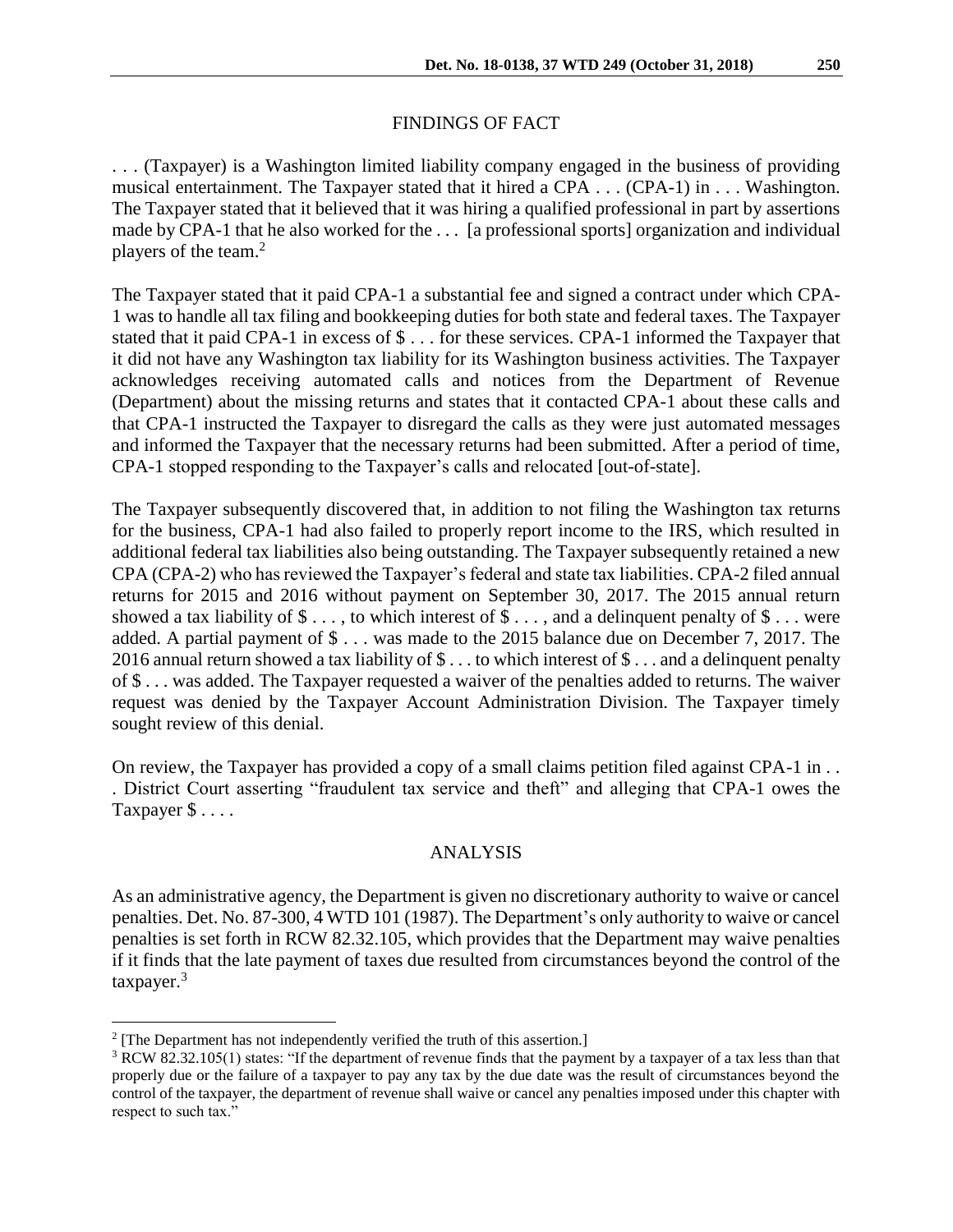WAC 458-20-228 (Rule 228) is the administrative regulation addressing the waiver of penalties, and provides additional information on the type of circumstances that are considered beyond the taxpayer's control and thus sufficient to support a waiver of penalties. The rule notes that the taxpayer bears the burden of establishing that the circumstances were beyond its control and directly caused the late payment. Rule  $228(9)(a)(i)$ . The circumstances beyond the control of the taxpayer must actually cause the late payment and are generally those which are immediate, unexpected, or in the nature of an emergency. Rule  $228(9)(a)(ii)$ . The rule includes in the listed examples of circumstances that are beyond the control of the taxpayer: "fraud, embezzlement, or theft on the part of an employee or agent; but only if the taxpayer could not immediately detect or prevent the act and reasonable safeguards or internal controls were in place." Rule 228(9)(a)(ii)(F).

We have previously detailed the four necessary elements that a taxpayer needed to establish to support a waiver of penalties based on allegations of fraud:

- First, the taxpayer must establish that the alleged criminal act actually occurred. Because the waiver provision is civil in nature, we do not require proof beyond a reasonable doubt or proof that the employee or agent was convicted of the crime. However, mere allegations of fraud, embezzlement, or theft are not sufficient. Under the "preponderance of the evidence" standard the taxpayer must produce documents or witness statements that show that it is more likely than not that the alleged criminal act occurred. Documents that may be useful in this regard include police reports, sworn affidavits or witness statements, public records showing that the individual has been indicted or charged with the crime being alleged, or a federal income tax return signed by the taxpayer that includes a claim for theft loss.
- Second, the taxpayer must establish that the alleged criminal act caused the late payment or assessment of the underlying tax. *See* Det. No. 01-067, 20 WTD 525, 528 (2001) ("the circumstances must actually cause the late payments."). Again, the standard of proof is a preponderance of the evidence (i.e., more likely than not). However, the evidence must show a direct link between the alleged criminal act and the late payment or underpayment of the tax.
- Third, the taxpayer must establish that the act of fraud, embezzlement, or theft was of a nature that could not be immediately detected or prevented. Because employee theft is usually secretive in nature, this element is generally not difficult to meet. However, if the alleged criminal act was not secretive in nature, the circumstance is not one that "result[s] in the taxpayer not having reasonable time or opportunity to obtain an extension of the due date or otherwise timely file and pay." Rule  $228(9)(a)(ii) \ldots$
- Fourth, the taxpayer must establish that it had reasonable safeguards or internal controls in place to detect or prevent acts of fraud, embezzlement, or theft. See Det. No. 01-067, 20 WTD 525, 528 (2001). Since accounting safeguards and internal controls are normally within the control of the taxpayer, they must be in place in order for any employee misconduct to qualify as a circumstance beyond the taxpayer's control.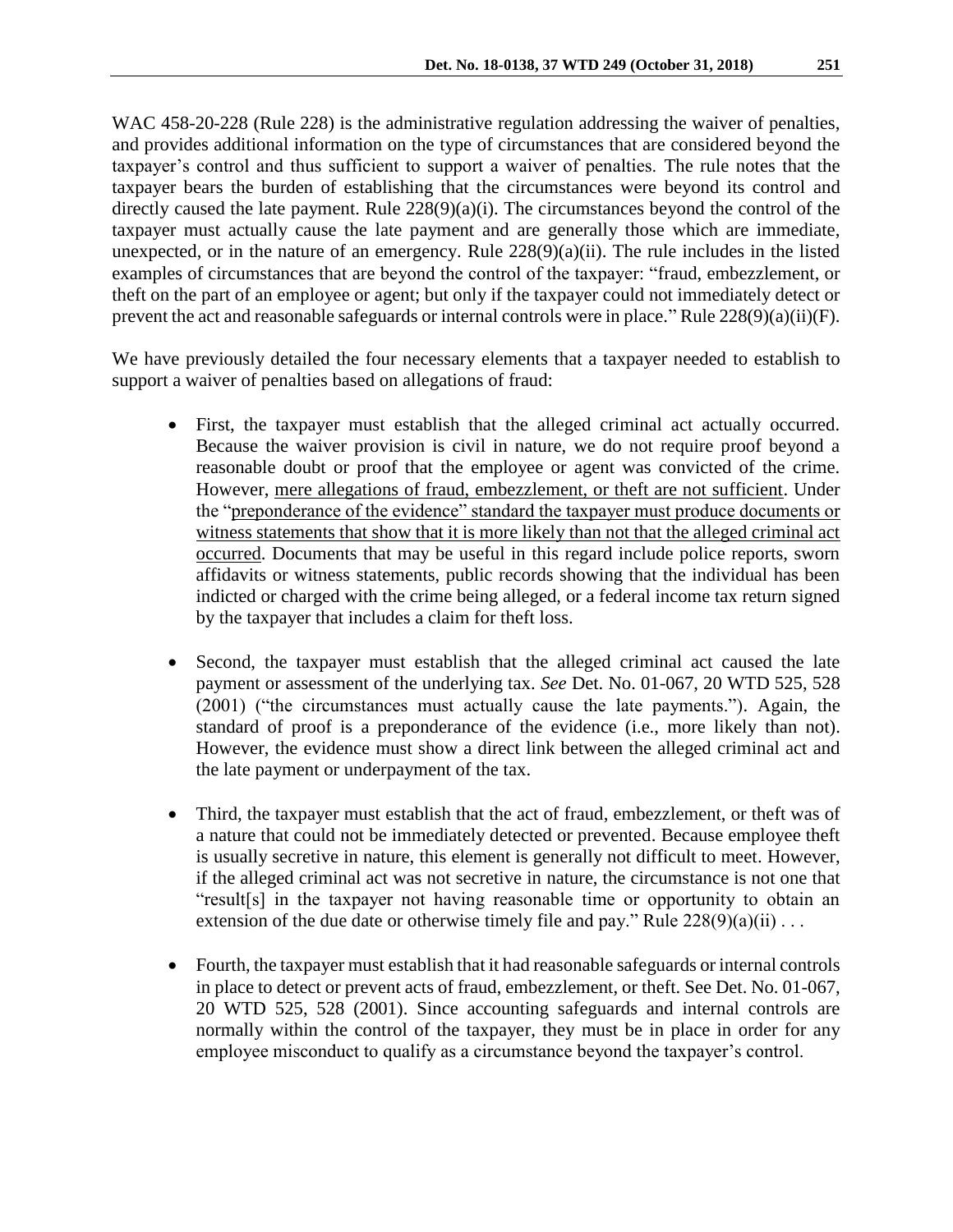. . . With respect to the first element, we note that Washington law requires the nine elements of fraud to be proven by "evidence that is clear, cogent, and convincing." *Beckendorf v. Beckendorf*, 76 Wn.2d 457, 462, 457 P.2d 603, 606 (1969). In *Beckendorf,* the Supreme Court of Washington explained:

The elements necessary to establish fraud – all of which must be shown by clear, cogent, and convincing evidence – are  $[1]$  a representation of an existing fact;  $[2]$ its materiality; [3] its falsity; [4] the speaker's knowledge of its falsity; [5] his intent that it shall be acted upon by the person to whom it is made; [6] ignorance of its falsity on the part of the person to whom it is addressed; [7] the latter's reliance on the truth of the representation; [8] his right to rely upon it; and [9] his consequent damage.

76 Wn.2d at 562 (citing *Williams v. Joslin*, 65 Wn.2d 696, 399 P.2d 308 (1965); Michielli v. U.S. Mortgage Co., 58 Wn.2d 221, 361 P.2d 758 (1961); Chiles v. Kail, 34 Wn.2d 600, 208 P.2d 1198 (1949)).

Det. No. 14-0387 34 WTD 571 (2015).

In 34 WTD 571, we found that the Taxpayer had only provided statements and allegations alleging fraud and found that these were insufficient to show the employee conduct at issue legally amounted to fraud. Similarly here, the only evidence provided to support the assertion of fraud by CPA-1 is the small claims filing in . . . District Court, which was filed after the hearing was held in this matter. No evidence close in time to the discovery of the misconduct of CPA-1 has been provided or any other support evidence of the requisite elements of fraud.

While it may be the case that CPA-1 erroneously informed the Taxpayer that the returns at issue had been filed, this information does not rise to objective evidence that fraud occurred in this case. What is lacking is detail of affirmative promises by CPA-1, much less the Taxpayer's reasonable reliance upon any such representations or promises. However, even if such evidence were available, there are also issues with other elements of the requirements detailed.

Most significantly, there is no showing that the alleged fraud of CPA-1 could not have been detected or that the Taxpayer had any safeguards in place that would have allowed for the detection or prevention of the acts at issue. It is not clear what, if any, due diligence was performed by the Taxpayer prior to retaining CPA-1. Even after receiving indications of problems from the Department, there is no evidence of the Taxpayer making any efforts to verify the statements made by CPA-1. It has not even been established if the Taxpayer requested copies of the returns that CPA-1 had purported filed or otherwise sought to review pertinent documents. Rather the Taxpayer chose to rely upon bare assurances offered by CPA-1. There is no indication that any review was attempted to confirm the representations made by CPA-1.

It is also noteworthy that there is a substantial period of time at issue here. Consecutive annual returns were not filed and, despite multiple calls and notices from the Department, it took months for the Taxpayer to discover the inaction of CPA-1. While it may have been reasonable to rely on an initial assertion made by CPA-1 that the first call from the Department was an error, there is no